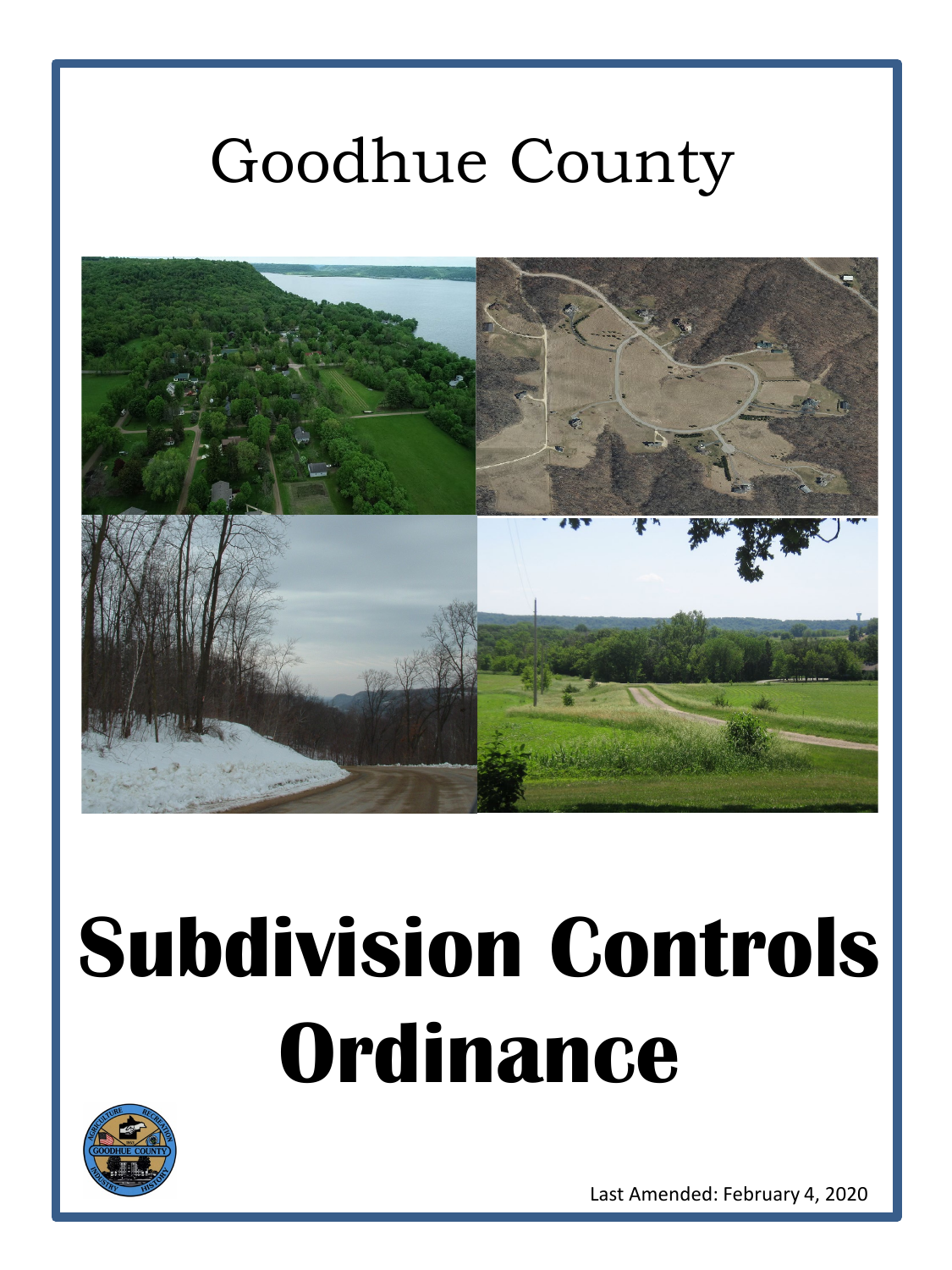#### **Table of Contents**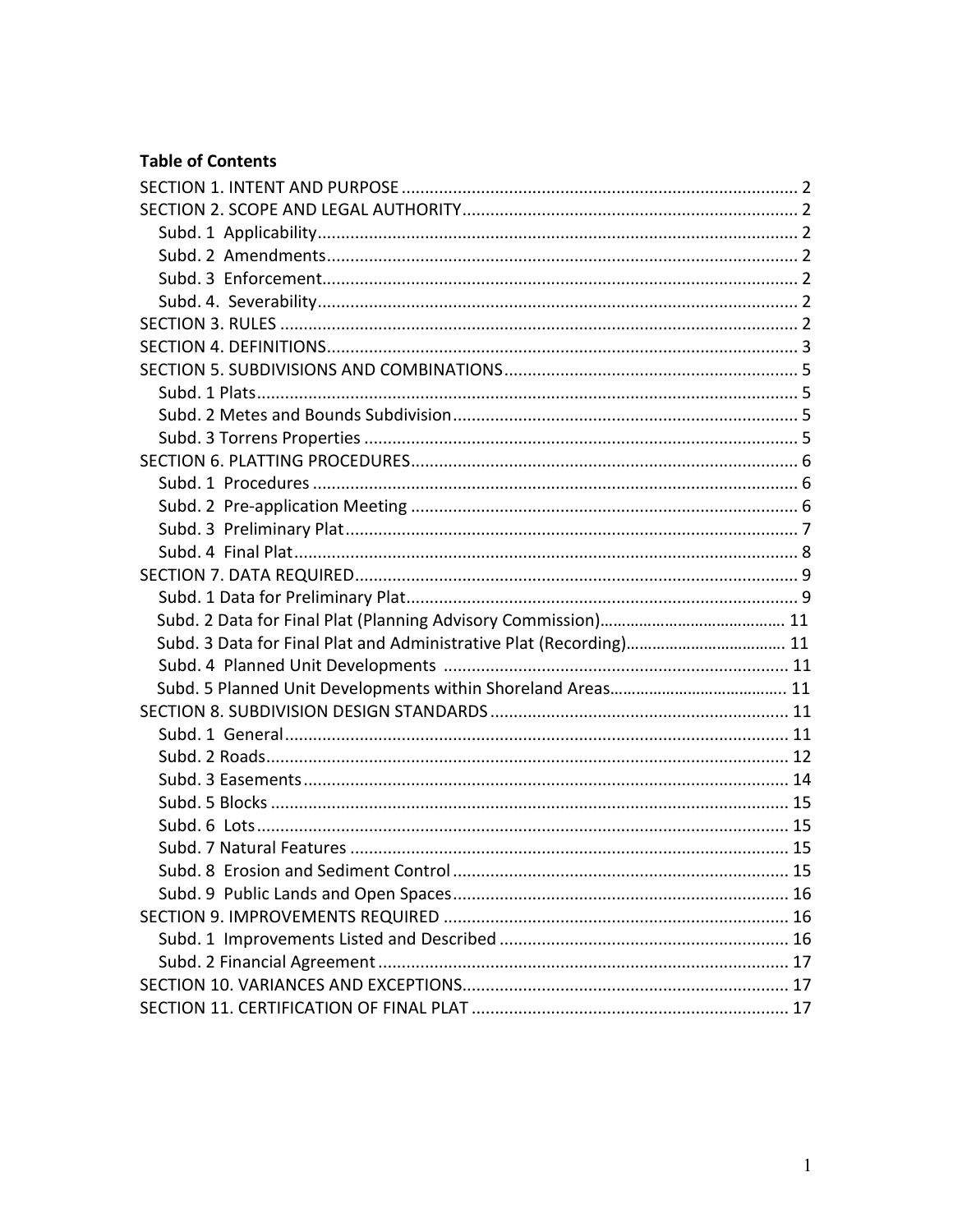This Ordinance shall be known, cited and referred to as the "Goodhue County Subdivision Controls Ordinance", when referred to herein it shall be known as "this Ordinance".

#### <span id="page-2-0"></span>**SECTION 1. INTENT AND PURPOSE**

The purpose of this Ordinance is to regulate the subdividing of land in Goodhue County, referred hereinafter as the County, lying outside the incorporated limits of any City, so that new subdivisions will be integrated with the development objectives of Goodhue County, as outlined in the Comprehensive Plan, and contribute to an attractive, stable and wholesome environment, adequate public services and an integrated and safe transportation system.

#### <span id="page-2-1"></span>**SECTION 2. SCOPE AND LEGAL AUTHORITY**

#### <span id="page-2-2"></span>Subd. 1 Applicability

In interpreting and applying the provisions of this Ordinance, they shall be held to be the minimum requirements for the promotion of public health, safety, and general welfare. Where the provisions of this Ordinance impose greater restrictions than those of any statute, other ordinance or regulation, the provisions of this Ordinance shall be controlling. Where the provisions of any statute, other ordinance or regulation impose greater restrictions than this Ordinance, the provisions of each statute, other ordinance, or regulation shall be controlling.

#### <span id="page-2-3"></span>Subd. 2 Amendments

The County Board may amend the procedures, standards, requirements and other provisions of this Ordinance upon recommendation of the Planning Advisory Commission. The Planning Advisory Commission shall hold a public hearing on the proposed amendment prior to recommending action to the County Board as specified in MS 394.26 and 394.30.

#### <span id="page-2-4"></span>Subd. 3 Enforcement

- A. The provisions of this Ordinance shall be administered by the office of the Zoning Administrator.
- B. When any work has been stopped by the Zoning Administrator for any reason whatsoever, it shall not again be resumed until the reason for the work stoppage has been completely removed.
- C. It shall be the duty of the County Attorney and the County Sheriff, when called upon by the County Board to perform such duties as may be necessary to enforce the provisions of this Ordinance.

#### <span id="page-2-5"></span>Subd. 4. Severability

If any section, clause, provision, or portion of this Ordinance is adjudged unconstitutional or invalid by a court of competent jurisdiction, the remainder of this Ordinance shall not be affected thereby.

#### <span id="page-2-6"></span>**SECTION 3. RULES**

- A. Words used in the present tense include the past and future tense; the singular number includes the plural and the plural includes the singular; the word "shall" is mandatory, and the words "should" and "may" are permissive.
- B. In the event of conflicting provisions in the text of these regulations, the more restrictive shall apply.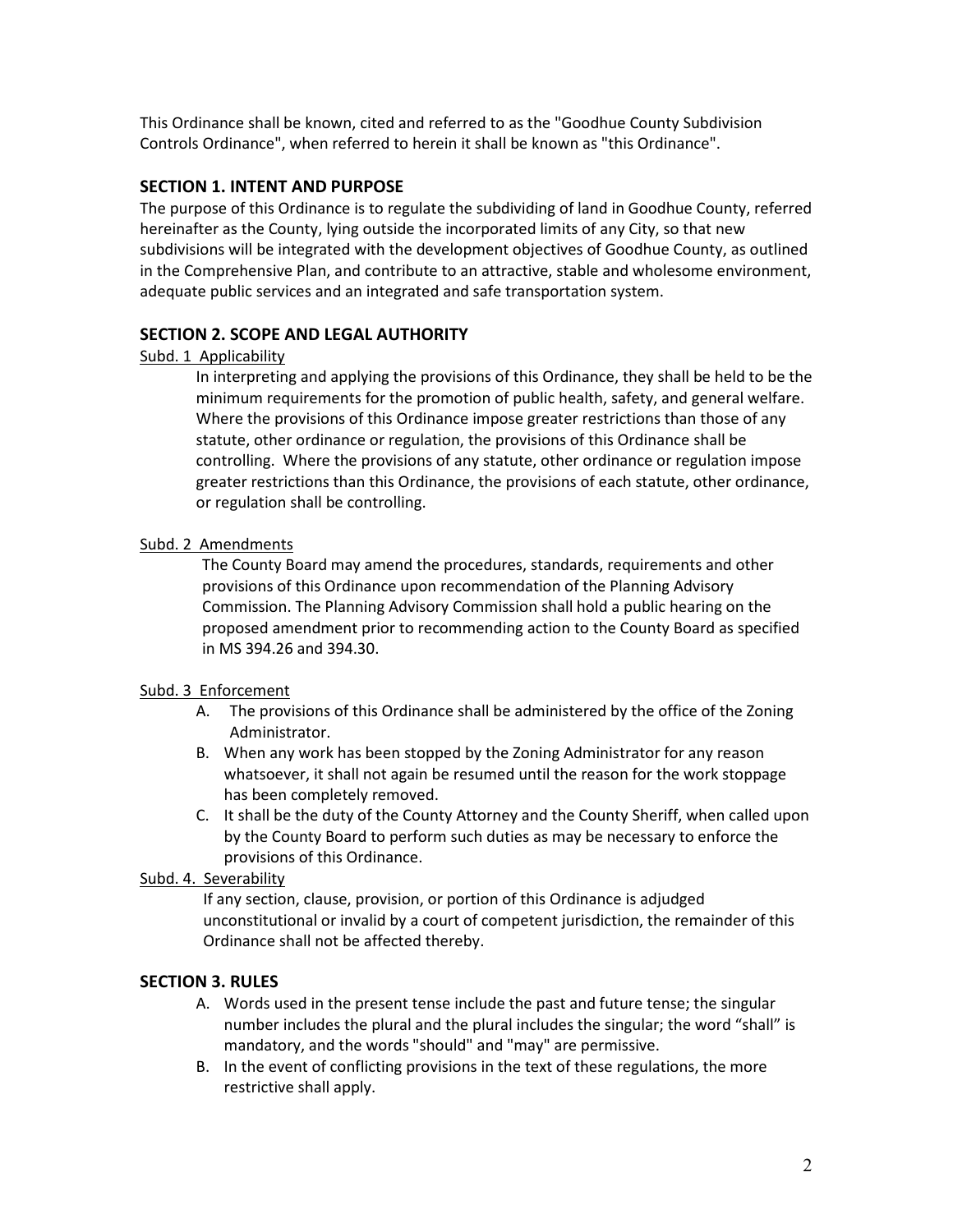#### <span id="page-3-0"></span>**SECTION 4. DEFINITIONS**

For the purpose of these regulations, certain terms and words are hereby defined as follows:

BLOCK: A tract of land consisting of one of more lots, as identified by a number, and bounded by plat boundaries, dedicated public ways, Outlots, parks, or bodies of water.

CLUSTER DEVELOPMENT: A subdivision development planned and constructed so as to group housing units into relatively tight patterns while providing a unified network of open space and wooded areas, and meeting the overall density requirements of these regulations and the Zoning Ordinance.

CONTOUR: A line connecting all points of which are at the same elevation above a specified datum surface.

CONTOUR INTERVAL: The difference in elevation between adjacent contours on a map.

CONTOUR MAP: A map depicting contour lines.

COPY: A print or reproduction made from an original.

COVENANTS: Contracts entered into between private parties and constituting a restriction on the use of all private property within a subdivision for the benefit of the property owners, and to provide mutual protection against undesirable aspects of development which would tend to impair stability of values.

CUL-DE-SAC: A road having but one end open to traffic; not a through road.

DOUBLE FRONTAGE LOTS: Lots which have a front line abutting on one road and a back or rear line abutting on another road.

DRAINAGE COURSE : A water course or indenture for the drainage or surface water.

EASEMENT: A grant by an owner of land for the specific use of said land by the public, or to a person or persons.

FINAL PLAT: The final drawing, which is in compliance with MS 505 or 515B and County Ordinances and rules, of the Subdivider's plan as presented to the County Board for approval and which, if approved, will be submitted to the County Recorder to be recorded.

LOT: A tract of land which is all or part of a block and is identified on the plat.

METES AND BOUNDS DESCRIPTION: A description of a parcel of land by references to course and distances around the tract or by reference to natural or record monuments; most common method is to recite direction and length of each line as one would walk around the perimeter.

NATURAL WATERWAY: A natural passageway on the surface of the earth so situated and having such a topographical nature that surface water flows through it from other areas before reaching a final ponding area.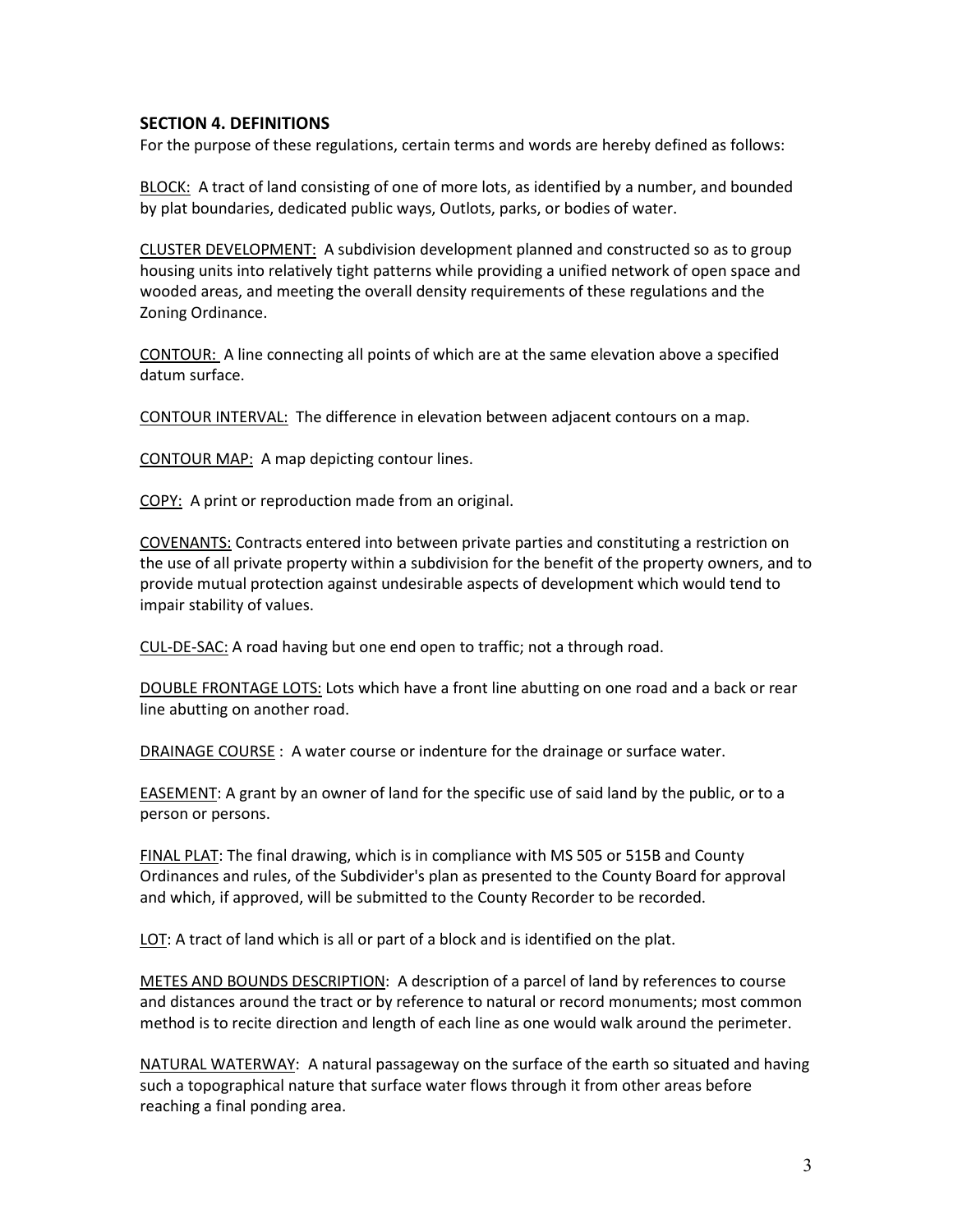OUTLOT: A lot remnant or parcel of land left over after platting, which is intended as open space or other use, for which no development is intended and for which no building permit shall be issued.

OWNER: Any individual, firm, association, syndicate, co-partnership, corporation, estate, trust, or any other legal entity having legal title in the land sought to be subdivided to commence and maintain proceedings to subdivide the same under this ordinance.

PARCEL: Land which is described by a recorded legal description and referenced by an individual and unique parcel identification number assigned by the County.

PLAT MONUMENT: A durable magnetic marker placed at all angle and curve points on the outside boundary lines of the plat and also at all block and lot corners and at all intermediate points on the block and lot lines indicating changes of direction in the lines and any witness corners (MS 505.021 subd. 10). All plat monuments placed shall have the license number of the Minnesota licensed Land Surveyor responsible for the preparation of the Final Plat inscribed thereon.

PRELIMINARY PLAT: A map or drawing indicating the proposed layout of the subdivision to be submitted to the Planning Commission and County Board for their consideration.

RIGHT-OF-WAY: Land that is prescriptively used by the public or dedicated to the public for roadway or thoroughfare purposes.

ROAD, HALF: A road with half the required right-of-way width on the bounding edge of a subdivision.

ROAD, LOCAL: A public road designed for access to abutting property and not intended to facilitate through traffic.

ROAD, MARGINAL ACCESS: A minor road which is parallel and adjacent to an arterial street or highway and which provides access to abutting properties and protection from through traffic.

ROAD, PRIVATE: A road not maintained by any public road authority intended for use by two or more parcels that do not have physical access to a public road. An access easement must be approved by the County prior to recording.

SKETCH PLAN: A concept drawing indicating a proposed subdivision which at a minimum includes the following: Significant topographical and physical features of the site; tract boundaries; north arrow; general location and number of buildings; general location of roads and accesses; and the relationship of the proposed subdivision to existing community facilities that would serve it and to neighboring subdivisions and developments.

SUBDIVIDER: Any person commencing proceedings under the Ordinance to effect a subdivision of land for themselves or as an agent of the land owner.

SUBDIVISION: The division of any parcel or land into two (2) or more lots, blocks and/or sites and includes the re-subdivision of land.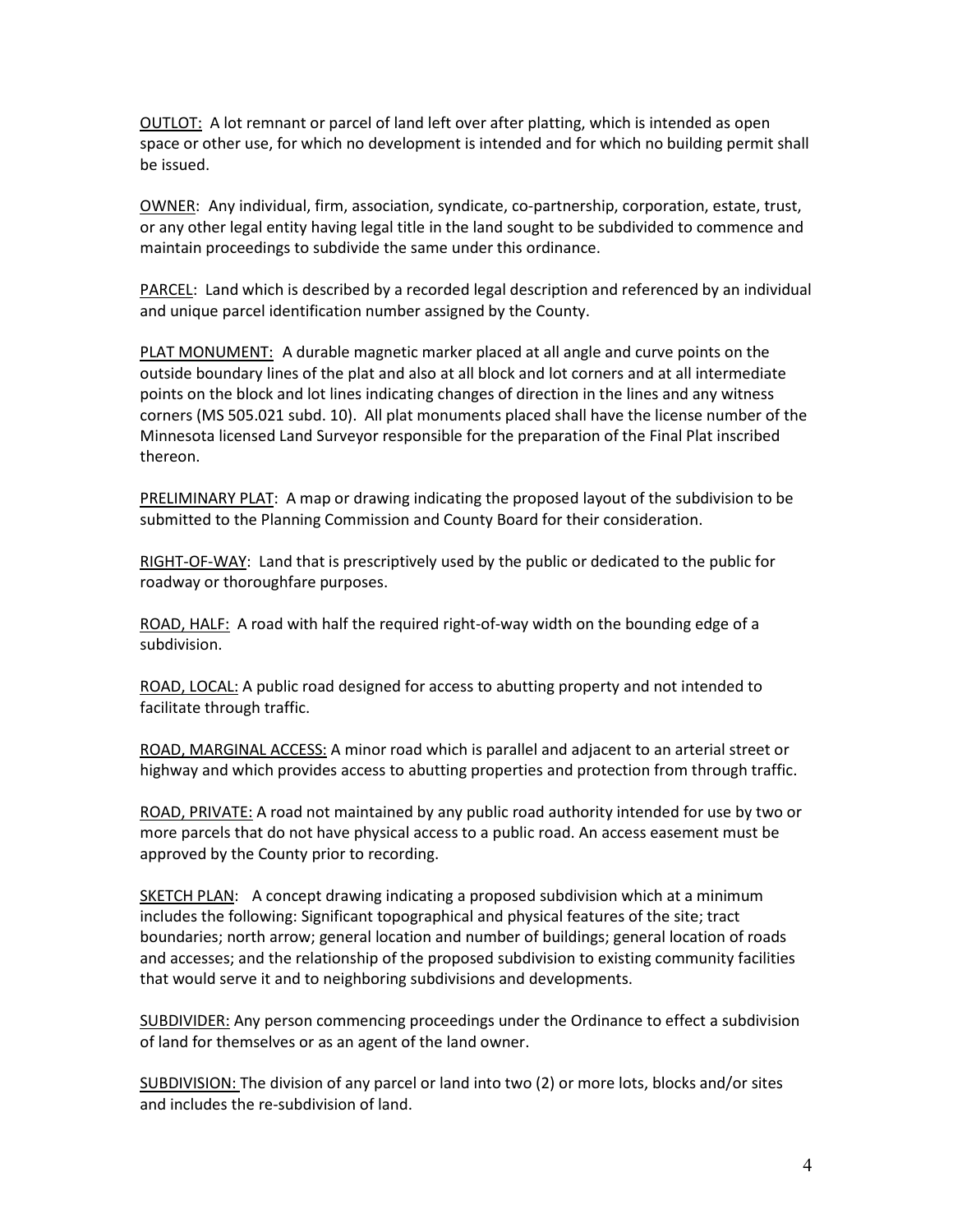TAX PARCEL: Land which is described by a recorded legal description and referenced by an individual and unique parcel identification number assigned by the County

#### <span id="page-5-0"></span>**SECTION 5. SUBDIVISIONS AND COMBINATIONS**

#### <span id="page-5-1"></span>Subd. 1 Plats

A Minnesota Statute Chapter 505 plat **is required:** For the creation of three or more tax parcels from one tax parcel except when the tax parcels created can be described by an aliquot part of the Public Land Survey. The minimum division shall be a Quarter Quarter of the Section (i.e. SE ¼ of the NW ¼). Non-contiguous land must be separate tax parcels.

- A. If a subdivision of a platted lot or Outlot can result in one or more potential dwelling sites, the subdivision must be platted.
- B. Administrative plats. An Administrative plat is a Minnesota Statute Chapter 505 plat which is reviewed and approved by County staff and does not require approval or public hearings from the Planning Commission or County Board if all of the following conditions are met:
	- 1. The plat depicts parcels whose purpose is to simplify legal descriptions;
	- 2. The plat does not dedicate any interests to the public such as easements or roads;
	- 3. The parcels shown on the plat provide for road access for each new division or reconfiguration of land;
	- 4. There is no change of zone requested;
	- 5. No additional building sites are created other than what would be allowed under the existing zoning designation;

C. All plats, except Administrative Plats, shall be subject to the requirements of Section 6 (General Procedures).

#### <span id="page-5-2"></span>Subd. 2 Metes and Bounds Subdivision

A. The creation of two tax parcels from one or more tax parcel(s) requires a survey as outlined below except when the tax parcels created can be described by an aliquot part of the Public Land Survey. The minimum division shall be a Quarter, Quarter of the Section (i.e. SE ¼ of the NW ¼). Non-contiguous land must be separate tax parcels.

B. If the parcel is not within a recorded plat a Certificate of Survey depicting information listed in Section 7, subdivision 1 (B) items 1 through 6, items 8, 11, and 12 shall accompany the subdivision and conveyance of land. The survey must be of the parcel being split and conveyed. If the split parcel is composed of more than one tax parcel, the acreages of those portions of each tax parcel contributing to the split parcel must be indicated on the survey.

C. If the parcel is within a recorded plat, a Certificate of Survey depicting information listed in Section 7, subdivision 1 (B) items 1 through 6, items 8 and 11 shall accompany the subdivision and conveyance of land. The survey shall show distance and direction reference ties to each of the pertinent Lot or Block corner monuments. If the pertinent Lot or Block corner monuments do not exist, sufficient mathematical information shall be shown to enable reference of the parcel description to the plat or to the pertinent Public Land Survey corner monuments. The survey must be of the parcel being split and conveyed. If the split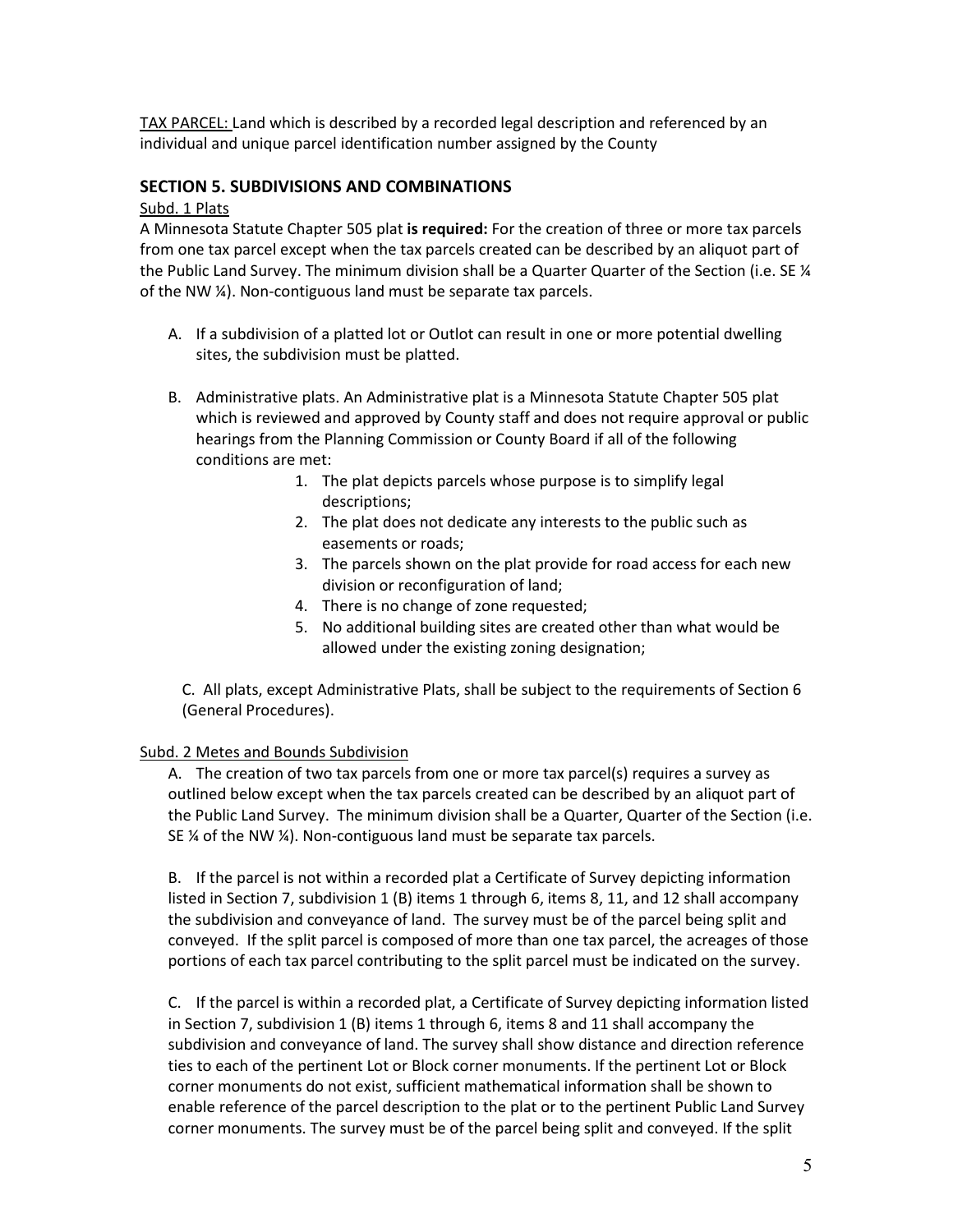parcel is composed of more than one tax parcel, the acreages of those portions of each tax parcel contributing to the split parcel must be indicated on the survey.

D. No further subdivisions will be approved for tax parcels subdivided within six months of their creation.

E. Property divisions within the unincorporated areas of Goodhue County must be submitted to the Zoning Administrator or their designee for approval. Written approval shall appear on the face of the conveyance instrument indicating that the conveyance complies with Goodhue County Zoning and Subdivision Ordinances. If a conveyance instrument is recorded without the written approval of the Zoning Administrator or their designee, the parties of the conveyance may be subject to enforcement as contained in this Ordinance.

#### <span id="page-6-0"></span>Subd. 3 Torrens Properties

In the instance in which a plat or metes and bounds description subdivides Torrens property:

A. Common Interest Communities in which ownership is characterized as real property cannot contain both Torrens and Abstract title.

B. All subdivisions or combinations of metes and bounds Torrens property descriptions must create a Registered Land Survey or MS 505 plat unless prior approval is obtained by the County Recorder.

C. The Land Surveyor preparing the proposed plat or parcel description will provide to the Registrar of Titles the new descriptions for the Torrens parcels and any residual parcel(s). These descriptions must accompany the filing of the Registered Land Survey, plat or certificate of survey.

#### <span id="page-6-1"></span>**SECTION 6. PLATTING PROCEDURES**

#### <span id="page-6-2"></span>Subd. 1 Procedures

The following procedures shall be followed in the administration of this Ordinance and no real property within the jurisdiction of this Ordinance shall be subdivided or a plat recorded unless approved according to this ordinance.

- A. All Preliminary and Final Plats of any subdivision, as required by this Ordinance, shall be subject to review and approval by the appropriate Board and staff.
- B. No lots, tracts, or parcels within any proposed subdivision may be sold prior to recording the plat with the County Recorder.
- C. The County shall not issue any building permits for building development on any lot, parcel, or tract within a subdivision that has not received final approval pursuant to this Ordinance.

#### <span id="page-6-3"></span>Subd. 2 Pre-Application Meeting

Prior to the preparation of any preliminary plat the Subdivider shall meet with the County Land Use Management department and other officials in order to be made fully aware of all applicable ordinances, regulations, and plans in the area to be subdivided. The applicant is urged to avail themselves of the advice and assistance of the County staff at this point in order to save time and effort and to facilitate the approval of the preliminary plat.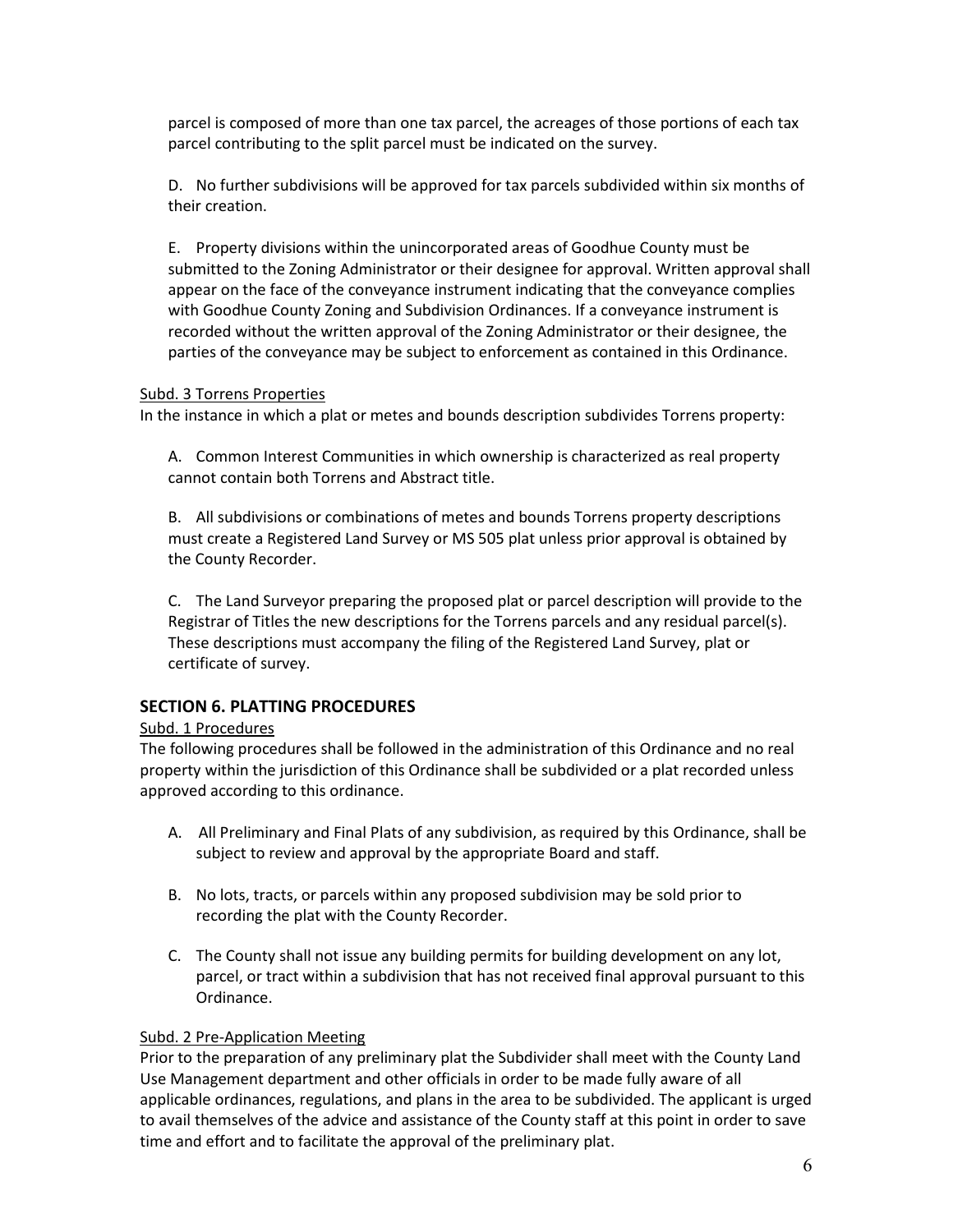- A. At the pre-application meeting the Subdivider shall submit a Sketch Plan of the proposed subdivision and preliminary proposals for the provision of water supply, waste treatment and storm water management.
- B. The Sketch Plan will be considered as the basis for discussion between the Subdivider and staff. A Sketch Plan does not constitute a formal filing of a Preliminary Plat.

#### <span id="page-7-0"></span>Subd. 3 Preliminary Plat

A. After the pre-application meeting, the Subdivider shall apply for a preliminary plat permit with the Zoning Administrator. At the time of submission of the Preliminary Plat, the required fees shall be paid by the Subdivider. The Preliminary and Final Plat may be submitted for review at the same meeting. The applicant shall be responsible to submit copies of the Preliminary Plat to the following entities:

- 1. 3 full sized (24" x 36") copies to the Zoning Administrator;
- 2. One digital file (legible at the 11" x 17" print size) provided to, and in a format dictated by, the Zoning Administrator;
- 3. 1 full sized (24" x 36") copy to any city within two miles of the proposed plat;
- 4. 1 full sized (24" x 36") copy to the Township Board in which the proposed plat is located;
- 5. 1 full sized (24" x 36") copy to the Soil and Water Conservation District; and
- 6. 1 full sized (24" x 36") copy to the Minnesota Dept. of Transportation (District 6) if the proposed plat abuts or is adjacent to a state or federal highway

B. The Subdivider shall send the above copies with a letter directing all comments concerning the preliminary plat to the Zoning Administrator, and submitting such comments to the Zoning Administrator prior to the Planning Commission hearing regarding the request. The Subdivider shall provide proof of submittal of the required copies to the Zoning Administrator.

C. The Preliminary Plat shall show the data requirements as listed in Section 7 of this ordinance.

D. A public hearing shall be conducted at a specified Planning Advisory Commission meeting. Notice of the time, place, subject matter and purpose of said public hearing shall be published in the official newspaper of the County at least 10 days before the hearing. Written notice of said public hearing shall also be sent at least 10 days before the hearing to all owners of record within a half mile of the affected property and also to the affected Township Board and municipal Council of any municipality within 2 miles of the affected property.

E. The Planning Advisory Commission shall express its recommended approval or conditional approval and state the conditions of such recommended approval, if any; or if disapproved, shall express its disapproval and its reasons therefore. Such recommendations shall be transmitted to the County Board.

F. At the time of filing the Preliminary Plat, the owner of the parcel to be platted shall also submit to the Zoning Administrator a petition for rezoning to the proposed future use of said land if the land is not already so zoned. The County Board may approve a zoning change contingent upon approval of the Final Plat.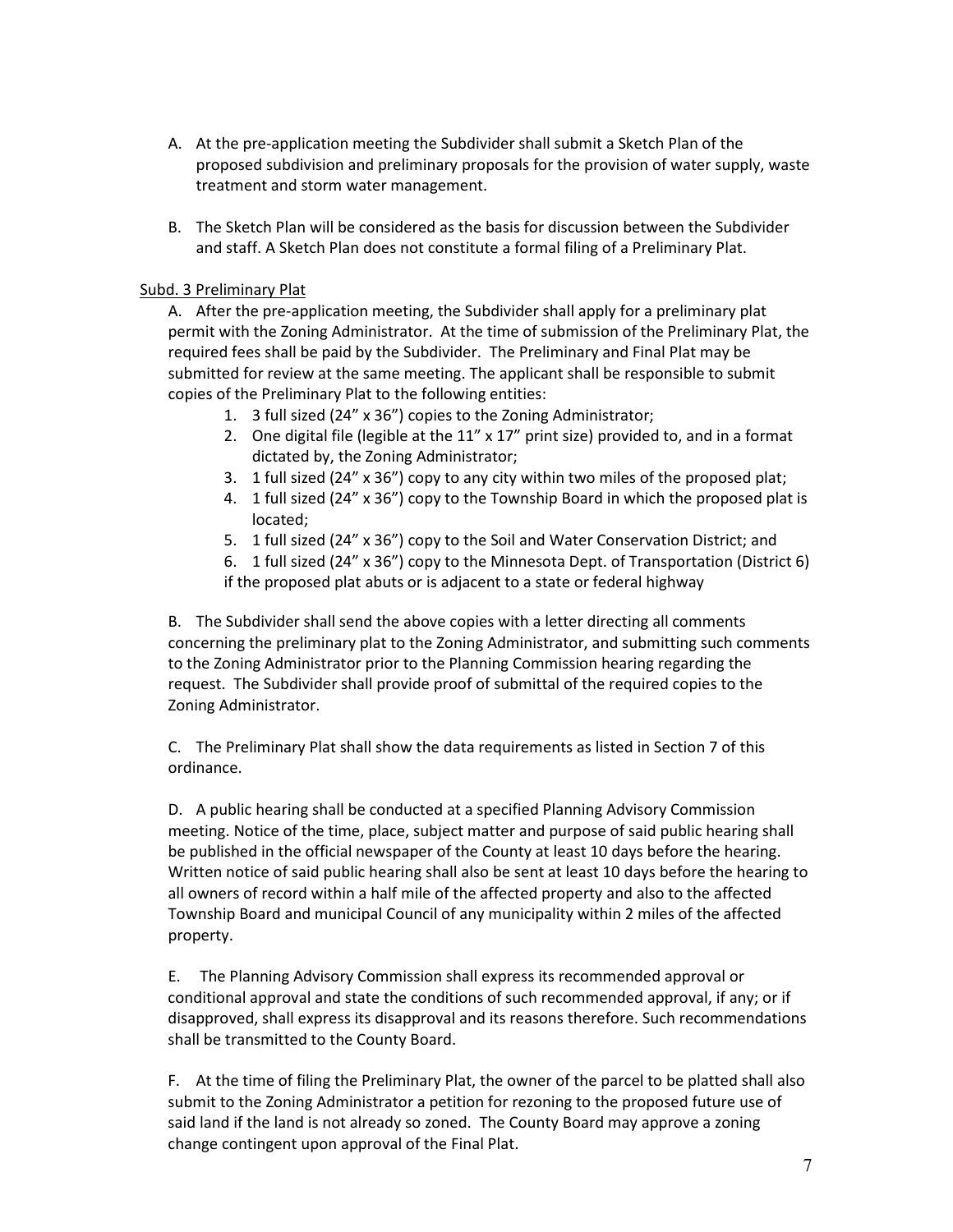G. No preliminary or final plat shall be approved by the County Board unless said Board specifies findings in each case which establish:

1. That the physical characteristics of the site, including but not limited to topography, vegetation, susceptibility to flooding, water storage, drainage and retention, are such that the site is physically suitable for the proposed density of development;

2. That the design of the subdivision or the proposed improvements is not likely to cause substantial environmental degradation;

3. That the design of the subdivision or the type of improvements is not contrary to public health safety and welfare;

4. That the proposed subdivision adequately addresses road arrangement, location, width, and connections with the current and future plans as outlined in the Goodhue County Transportation plan and Official Maps;

5. That the proposed subdivision is consistent with the Goodhue County Comprehensive Plan, and requirements outlined in the Goodhue County Zoning Ordinance.

H. The approval of a Preliminary Plat is an acceptance of the general layout as submitted, and indicates to the Subdivider that they may proceed toward preparation of a Final Plat in accordance with the terms of approval and provisions of this Ordinance.

I. If significant changes occur in the layout design, or other supporting information from an approved preliminary plat, the Subdivider must rescind their initial submittal and resubmit the proposal to the Planning Advisory Commission and pay any re-submittal fees. Any statutory timelines for review and approval shall terminate upon the rescission request and shall recommence upon re-submittal of the proposal.

#### <span id="page-8-0"></span>Subd. 4 Final Plat

A. Final Plats shall be submitted by the Subdivider for County Board approval within 180 days of the approval of the Preliminary Plat.

B. The County Zoning Administrator, Engineer, and Surveyor shall check the Final Plat to verify that it is in substantial agreement with the approved Preliminary Plat and that it meets all ordinances and regulations of the county.

#### C. The Subdivider shall submit:

- 1. One full sized (24"x36") copy to the Zoning Administrator
- 2. One full sized (24"x36") copy to the County Engineer
- 3. Two full sized (24"x36") copy to the Surveyor

4. A current title opinion or commitment to the County Surveyor, covering the area to be subdivided.

D. Following Final Plat approval or disapproval by the County Board, the Zoning Administrator shall notify the Subdivider of the Board's action within 30 days thereafter. The Final Plat, if approved, shall be submitted by the Subdivider for recording with the County Recorder within 180 days after the date of County Board approval.

E. Final Plat approval shall be null and void if the Final Plat is not filed for recording within the timeframe herein specified. The County Board may grant an extension, for good cause,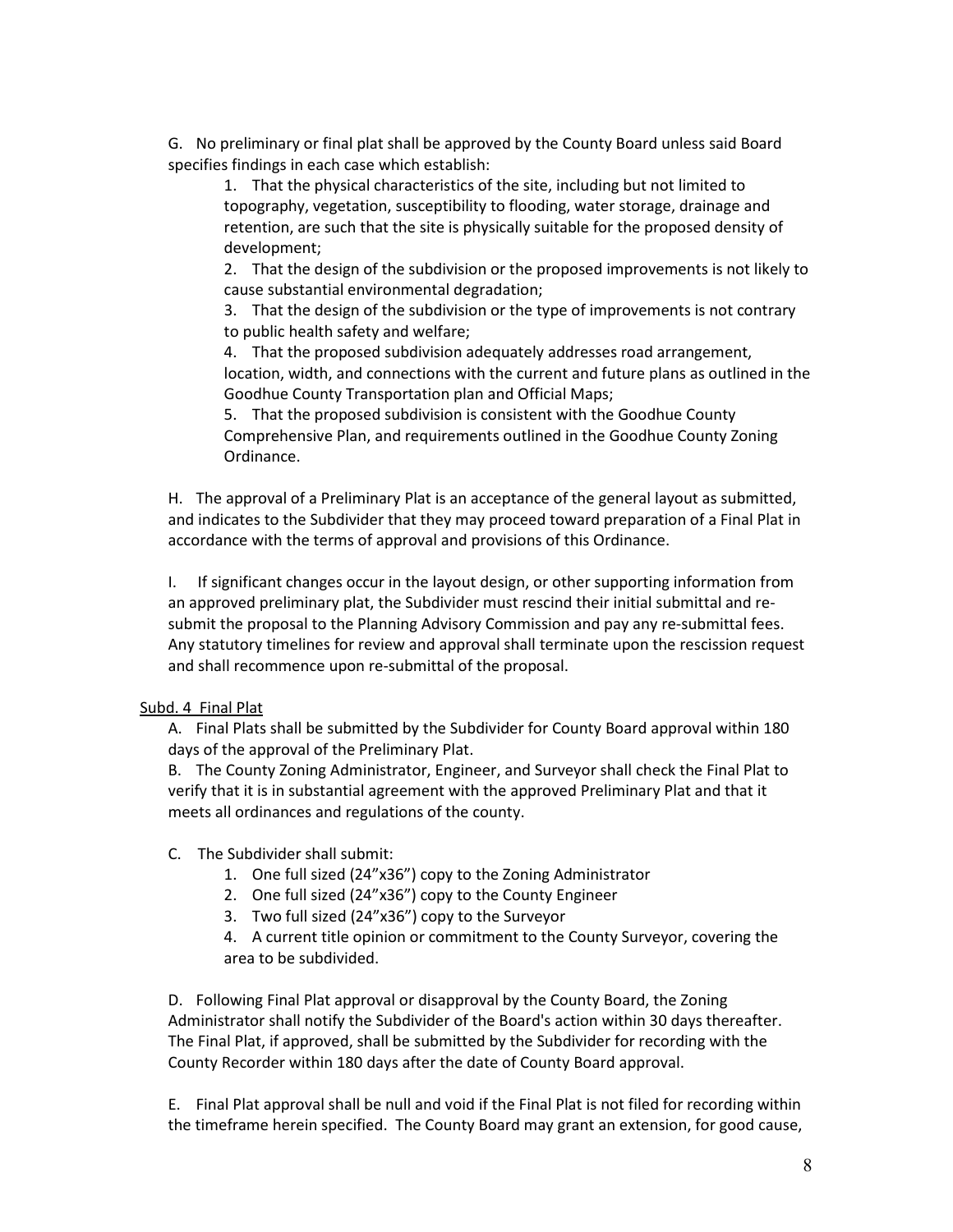if the extension request is in writing and presented for decision before the 180 days terminates.

#### <span id="page-9-0"></span>**SECTION 7. DATA REQUIRED**

<span id="page-9-1"></span>Subd. 1 Data for Preliminary Plat

This section pertains to proposed plats in which the County is the platting authority; or a plat that adjoins or is adjacent to any County Road, County State Aid Highway, or Municipal State Aid Highway.

The Subdivider shall engage a Minnesota Licensed Land Surveyor, Engineer, or Landscape Architect to prepare a Preliminary Plat of the area to be subdivided. The Preliminary Plat shall contain:

A. Identification and Description

1. Proof of ownership: A copy of a current Title Commitment, Title Opinion, or Certificate of Title (Torrens property) that covers the property of the proposed plat. 2. The name of the proposed plat, which shall not duplicate or be similar in pronunciation or spelling to the name of any plat heretofore recorded in the County.

- B. Existing conditions: A current Certificate of Survey, which shall be used as the basis for the proposed plat, shall be prepared and executed by a Minnesota Licensed Land Surveyor, depicting the following information:
	- 1. Scale of drawing; 1 inch equals 100 feet or 1 inch equals 200 feet;
	- 2. North arrow;
	- 3. Date of Survey;
	- 4. Legal description of the boundary of the subject parcel(s);

5. Sufficient boundary survey data and mathematical information (bearings to the nearest one second of a degree and dimensions to the nearest one hundredth of a foot) to locate and retrace the boundary;

6. Total area in square feet or acres of the proposed plat (or tax parcel);

7. Existing site improvements within the proposed plat and any existing improvements within 10 feet of the proposed plat boundary, or a notation indicating no site improvements exist;

8. All encroachments along the boundary of the proposed plat (or tax parcel), or a notation indicating no evidence of encroachment was found;

9. All easements of record, or a notation indicating the there are no easements of record;

10. Ponds, lakes, rivers, streams, creeks, wet lands, and other waterways within or adjacent to the proposed plat, or a notation indicating none of these features are within or adjacent to the proposed subdivision. The ordinary high water elevation and 1% AEP (Annual Exceedance Probability) flood elevations shall be shown where applicable. Elevations shall be referenced to an established bench mark with a mean sea level elevation and noted on the proposed plat;

11. Location, right of way widths, and names of public and private roads, other public ways, or railroads within or adjacent to the proposed plat boundary;

12. Distance and direction reference ties from the boundary of the proposed plat to a minimum of 2 Public Land Survey corner monuments.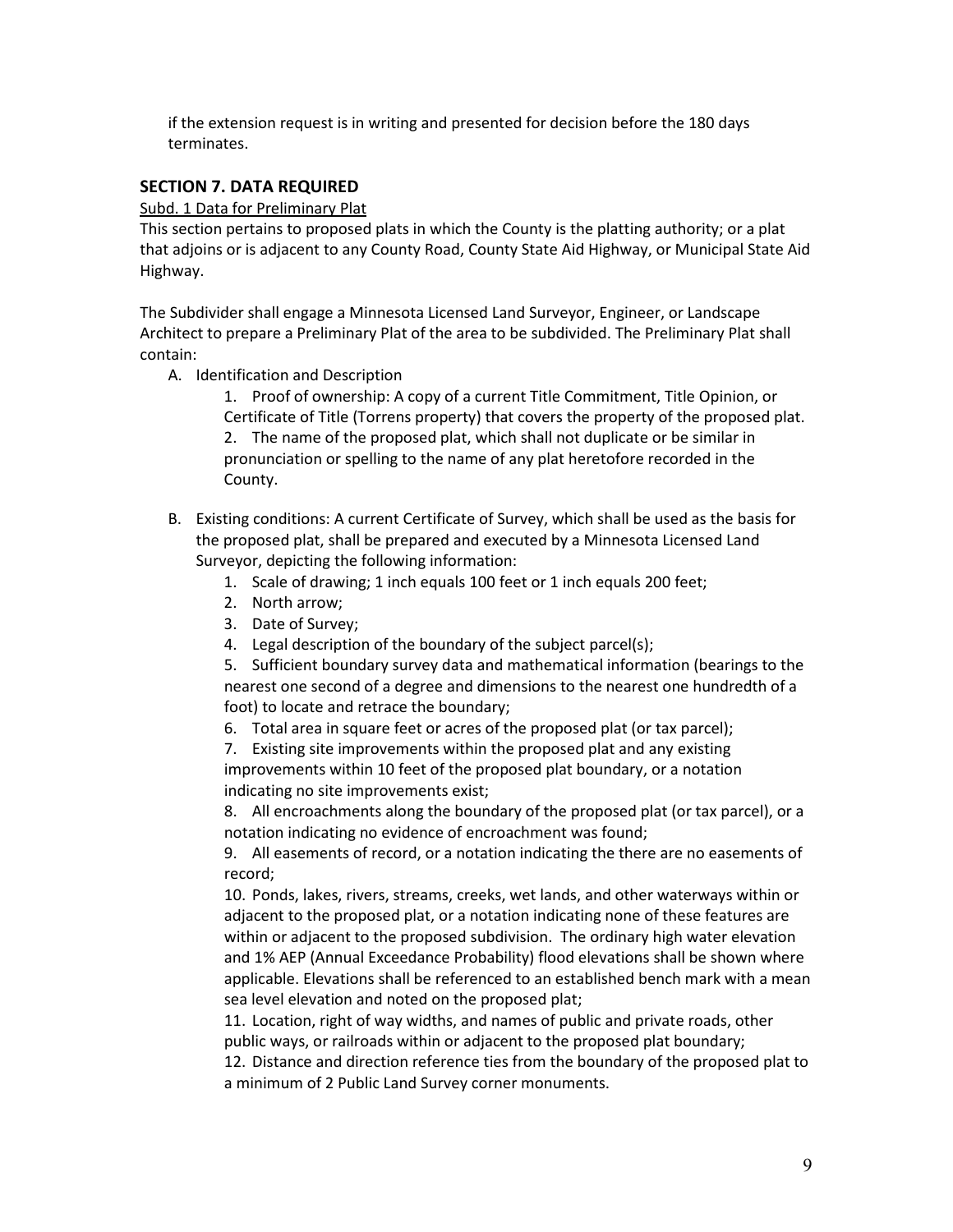C. The names and addresses of the fee owner, Contract for Deed purchasers, or any agent having control of the land; the Subdivider; the Minnesota Licensed professional preparing the plan.

D. Two foot contours extending throughout the proposed plat location and within a 100 foot buffer surrounding the proposed plat.

E. Existing and proposed zoning classifications for the land within and adjacent to the proposed plat.

F. A tabulation of the approximated square footage/acreage and dimensions of each lot, Outlot, or park.

G. Adjoining parcel information to include (within 100 feet of proposed boundary):

1. General location of adjoining parcels; right of way widths; names of existing roads, platted roads, or other public and private ways; parks; other public lands; public utility easements; Public Land Survey lines; and corporate limits.

H. Adjoining owners' names.

I. Vicinity map depicting and labeling the Section, Township, and Range

J. If applicable, soils analysis and depth to groundwater and bedrock from finished grade must be established. A plan for solving site ground water problems may be required if conditions warrant.

K. Any other such information that is deemed necessary for review and as may be requested by the Planning Advisory Commission, County Board, or staff.

L. If applicable, layout of proposed roads indicating the items listed under Section 8 of this ordinance.

M. If applicable, preliminary road grades and drainage plan, including drainage structure size and location shall be shown on a copy of the contour map.

N. If applicable, a drainage plan and flood control which includes structure size and location based upon hydraulics of a 1% AEP flood event.

O. If applicable, source of water. Connection to municipal water is required, if available. Wells with less than 15 service connections and serving fewer than 25 people must be installed according to the Goodhue County Water Quality Ordinance.

P. Connection to municipal sewage treatment is required, if available. 1. Community sewage treatment systems must be designed and installed according to Minnesota Pollution Control Agency Standards. 2. All lots served by an individual sewage treatment system must be evaluated and be able to support two standard systems.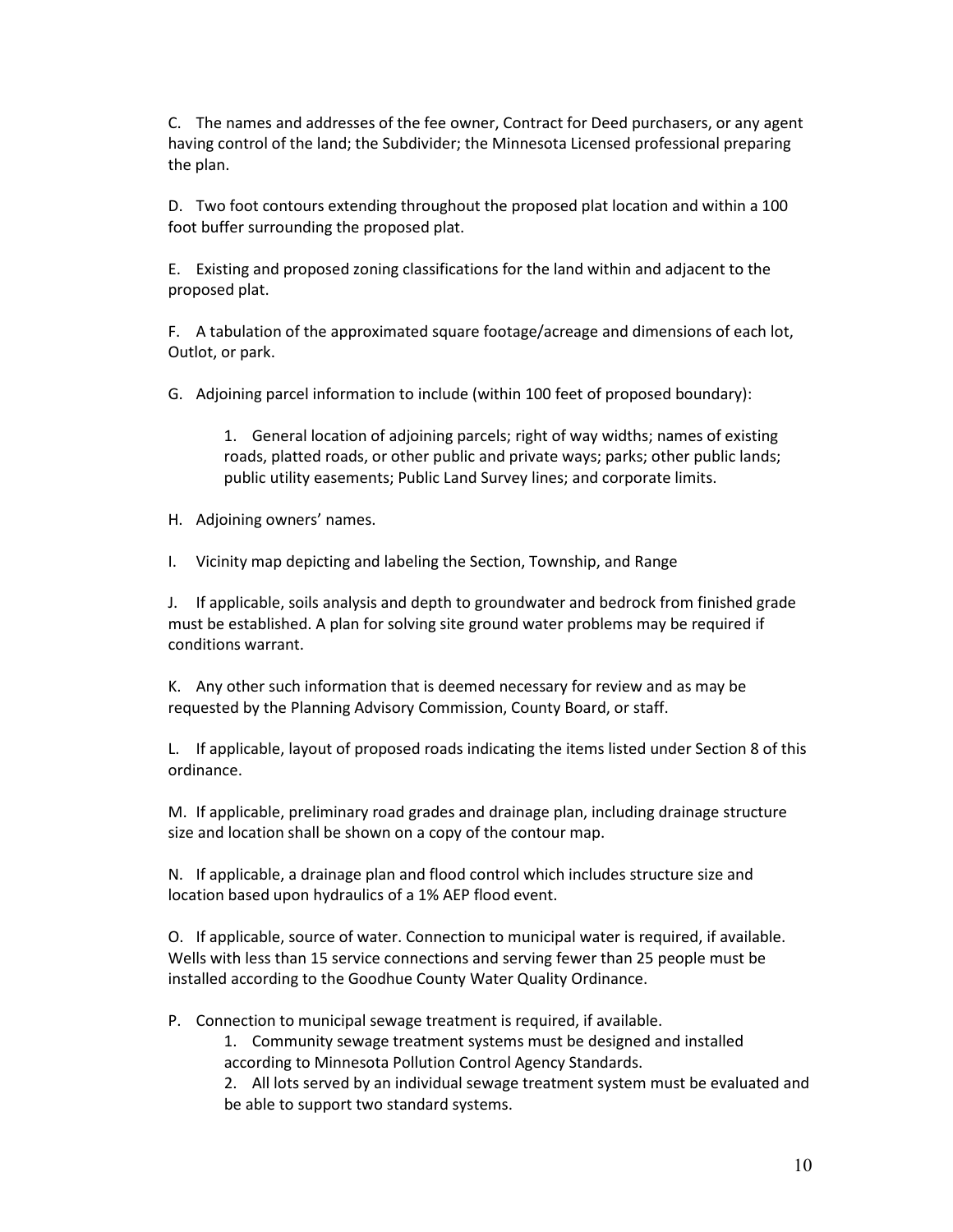Q. If applicable, a plan for soil erosion and sediment control both during construction and after development has been completed.

R. If the Minnesota Environmental Quality Board regulations require an EAW or EIS, such documentation shall be submitted as part of the Preliminary Plat information.

S. If applicable, a landscape plan shall accompany the application. The plan shall indicate the location of existing trees, proposed new trees and vegetative plantings, and existing trees proposed to be removed.

#### Subd. 2 Data for Final Plat (Planning Advisory Commission)

 A. Special conditions and or restrictions pertaining to the approval of the Final Plat by the County Board shall be recorded as covenants. Recording of the special conditions or restrictions shall be the obligation of the developer.

#### Subd. 3 Data for Final Plat and Administrative Plat (Recording)

- A. The proposed plat shall follow the requirements of Minnesota Statute 505.
- B. All plat monuments shall be placed in the ground prior to recording of the plat with the County Recorder.

#### <span id="page-11-0"></span>Subd. 4 Planned Unit Developments

Small lot sizes (lot sizes smaller than outlined in the Goodhue County Zoning Ordinance), may be allowed for planned cluster developments provided:

A. Community sewage treatment systems must be designed and installed according to the Minnesota Pollution Control Agency Standards.

- B. Open space is preserved.
- C. A Development Agreement may be required.

#### Subd. 5 Planned Unit Developments within Shoreland areas:

- A. Preliminary plans are first approved by the Commissioner of the Department of Natural Resources.
- B. There is not more than one centralized boat launching facility for each cluster.

C. Any attached conditions are met, such as limits on overall density, minimum size of the cluster development, restriction to residential uses, or minimum length of water frontage.

#### <span id="page-11-1"></span>**SECTION 8. SUBDIVISION DESIGN STANDARDS**

#### <span id="page-11-2"></span>Subd. 1 General

Design standards assure that the layout of the subdivision harmonizes with existing plans affecting the development and its surroundings and shall be in conformity with the development objectives of the County.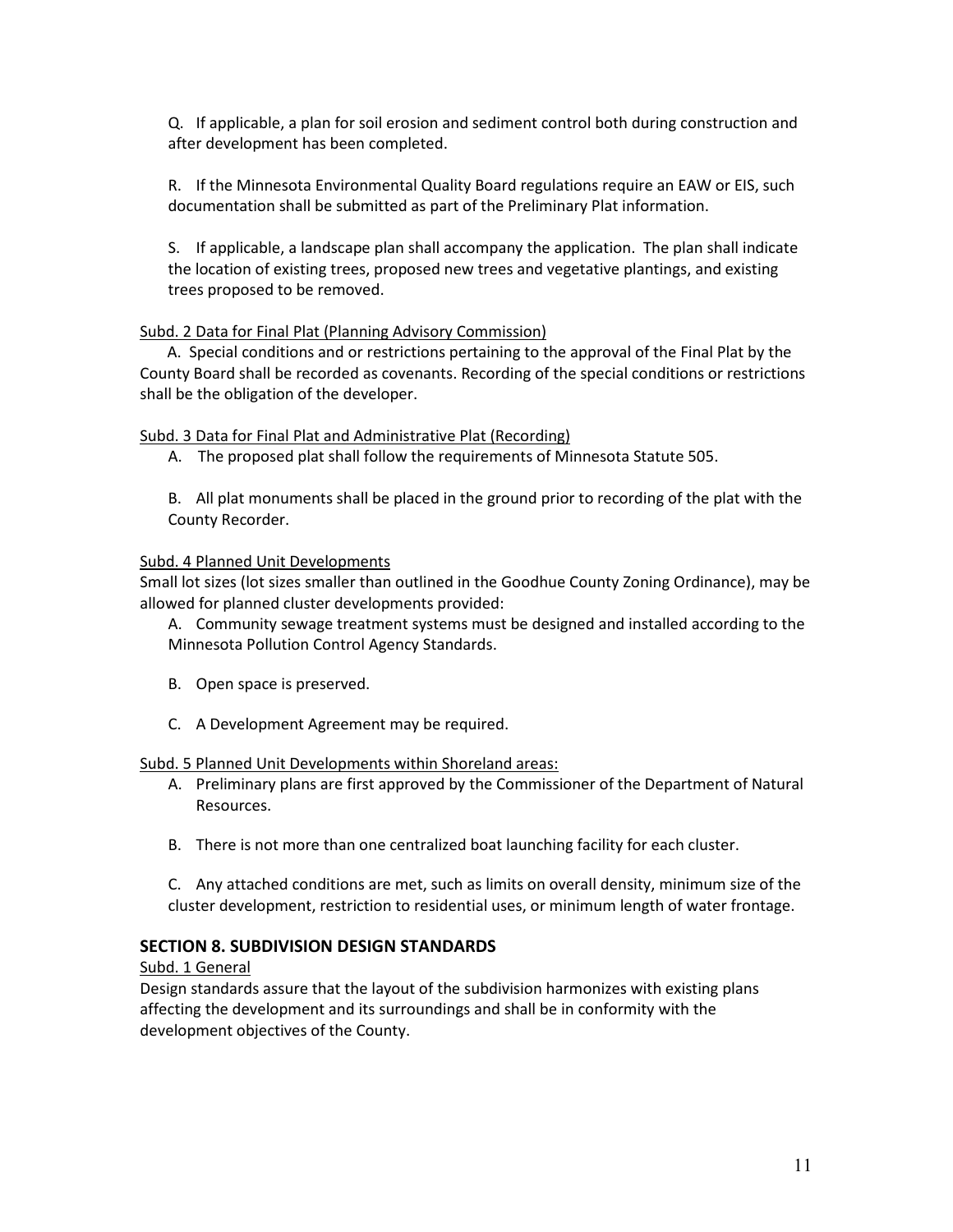#### <span id="page-12-0"></span>Subd. 2 Roads

- A. The design of all roads shall give consideration to:
	- 1. Existing and planned roads
	- 2. Reasonable circulation of traffic within the plat
	- 3. Topographic conditions
	- 4. Stormwater runoff
	- 5. Proposed uses of the area to be served

B. Where new roads extend to existing adjoining roads, their projections shall be at the same or greater width, but in no case less than the minimum required width. Where adjoining areas are not subdivided, the arrangement of roads in new subdivisions shall make provisions for the proper projection of roads. When a new subdivision adjoins unsubdivided land susceptible to being subdivided, then the new roads shall be carried to the boundaries of such unsubdivided land. Until the adjoining property is developed, a temporary cul-desac shall be constructed.

C. Road Design Standards:

|                          | <b>Local Road</b> | <b>Private</b> |
|--------------------------|-------------------|----------------|
|                          |                   | Road           |
| Rights of way            | 66′               | 33'            |
| Surface width            | 24'               | 18'            |
| Minimum                  |                   |                |
| horizontal curve         | 50'               | 50'            |
| radii                    |                   |                |
| Minimum grade            | 0.5%              | 0.5%           |
| Maximum grade            | 10%               | 12%            |
| <b>Structural Design</b> | 10                | 7              |
| Strength (Ton)           |                   |                |
| Shoulder                 | 3' each side      | 1' each side   |
| Inslope (V to H)         | 1:3               | 1:3            |
| Road Type                | Aggregate         | Aggregate      |
| <b>Cross Slope</b>       | 2%                | 2%             |

1. A road agreement between the Township and the Subdivider shall be recorded with a Township official's signature indicating that a Private Road shall remain private and shall not become the Township's responsibility including maintenance, improvements and traffic control measures. At their discretion, a Township may choose to modify the road agreement and assume responsibility for maintenance, improvements and traffic control measures.

D. Width:

1. All roads shall be subgraded to the minimum width to accommodate the above lane widths, shoulder width, inslopes, and the road's base and pavement thickness to meet the structural design strength as shown in the above table.

#### E. Structure of Roads:

1. All Local and Private Roads may have aggregate surface.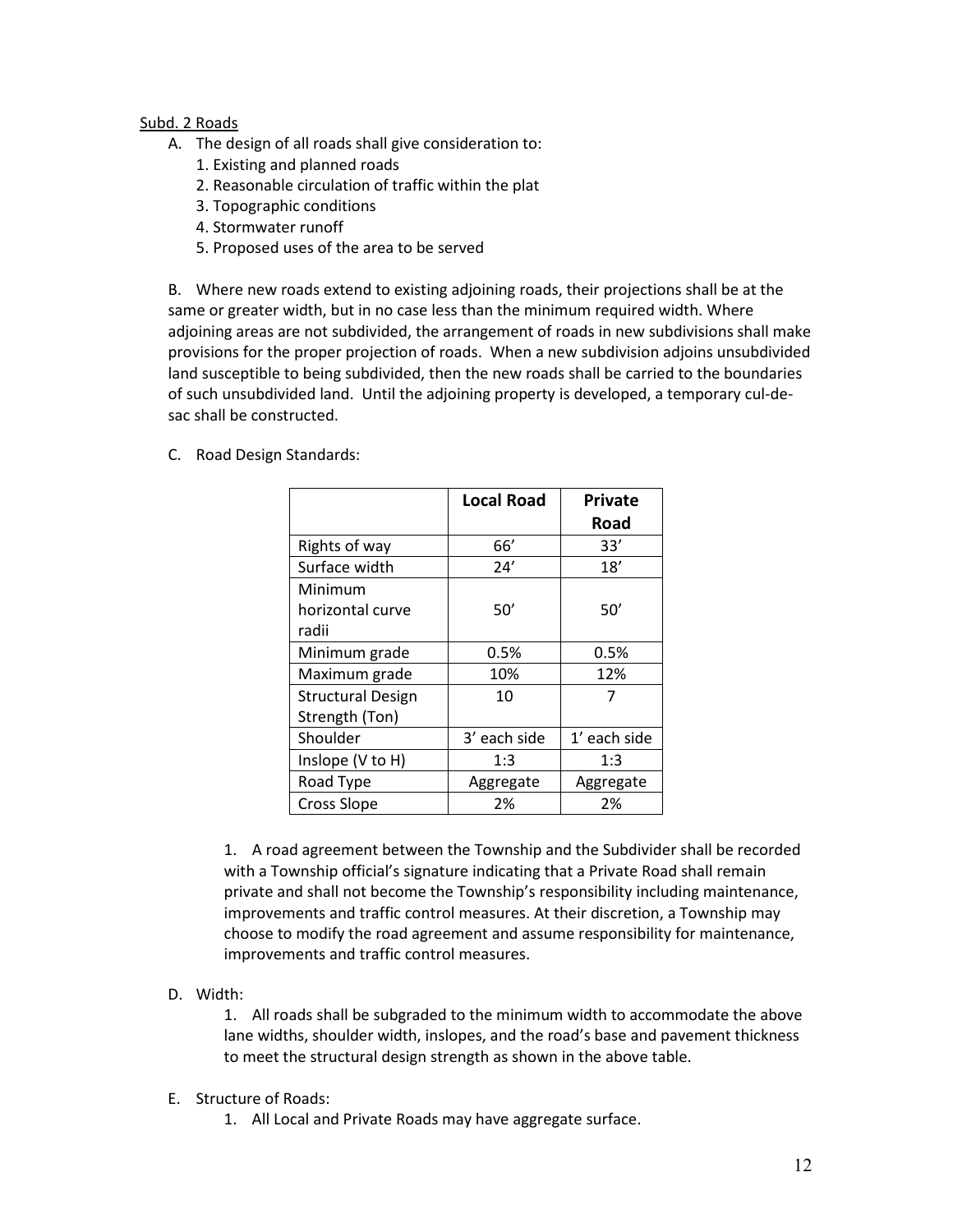2. Private roads that are contemplated that differ from the listed structure and ditches in this ordinance need to be designed by a Professional Engineer and approved by the County Engineer.

3. The developer shall design the pavement sections for all roads per MNDOT standards. All bituminous pavements shall have a minimum bituminous section of 3 inches.

4. There shall be a minimum of 6 inches of gravel (class 4 or 5 based on the pavement design) constructed with the initial road grading project when no bituminous will be used.

5. The road base shall be at standard design immediately prior to blacktopping and approved by a licensed Professional Engineer. Written proof must be submitted to the County Engineer within 5 working days of the blacktopping completion.

6. Curb and gutter shall meet MNDOT standards.

7. All Bike Paths and Pedestrian Ways shall be subject to review and approval by the County Engineer.

8. All intersections shall be at an angle of 90 degrees (but may vary by 10 degrees as necessary). Road jogs shall not have less than 150 feet of center line offset.

9. Maximum length of permanent cul-de-sac roads shall be 500 feet measured along the center line from the intersection of origin to end of right of-way. Each culde-sac shall be provided at the closed end with a turn-around having a minimum outside roadway diameter of 80 feet and a minimum road right-of-way diameter of 100 feet.

10. Minimum tangent between curves shall be at least 50 feet.

11. Half roads shall be prohibited.

12. Where a proposed plat is adjacent to a major thoroughfare, the County may require the developer to provide a marginal access road along the right-of-way of such facilities or they may require that lots are aligned with the rear towards the thoroughfare, in which case vehicular and pedestrian access between the lots and thoroughfare shall be prohibited.

13. Road intersections shall be rounded at a radius of not less than 20 feet.

14. Sight triangles with tangent distances of 30 feet shall be provided at road intersections within the subdivision or the County may permit property lines at road intersections to be rounded with a radius deemed necessary. Sight triangles for roads tying into existing public roads shall meet the County's access control criteria.

15. Access control and road right of way dedication may be required.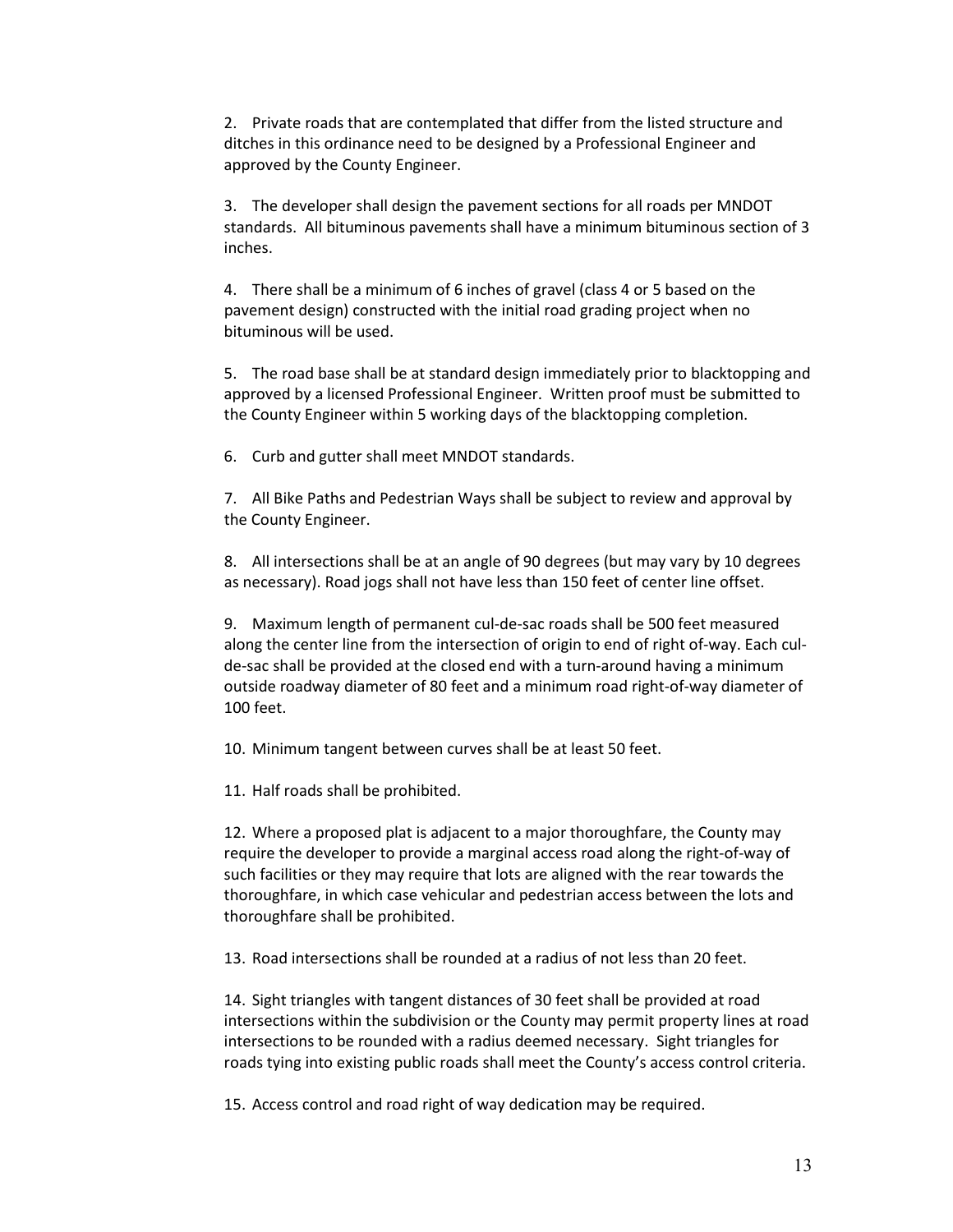16. New intersections tying into existing roads must meet the requirements of Goodhue County's Access Control Policy.

- F. Ditches:
	- 1. Ditch bottoms shall have a minimum width of 4 feet.
	- 2. Ditch bottoms shall be at least 2 feet lower than the shoulder elevation.
	- 3. Drainage ditches shall be sodded to prevent erosion.
	- 4. All culverts installed shall be new.
	- 5. Road culverts shall be a minimum of 24" in diameter.
	- 6. Driveway culverts shall be a minimum of 18" in diameter.

7. Any culvert over 48", or at locations requested by the County Engineer, shall have a hydraulic analysis and risk assessment performed.

8. Centerline culverts shall be provided to accommodate all natural water flow and shall be sufficient length to permit full-width roadways and required side slopes.



The preceding sketch is to be used as a typical cross section through embankment and excavation sections for all normal road construction. Wherever side roads and branch roads lead off of the main road, such roads shall have the crown of the branch road meeting the shoulder elevation of the main road. Side slopes shall retain a 1:3 or a 1:4 slope depending on the functional classification of the road.

#### Subd. 3 Easements

- <span id="page-14-0"></span>A. All public easements shall be dedicated by appropriate language on the plat as required by M.S. 505.021, Subdivision 7.
- B. Utilities easements shall connect with existing easements in adjoining properties to the extent possible.
- C. Where a subdivision is traversed by a water course, drainage way, channel or stream, there shall be provided a storm water easement or drainage right-of-way, as will be adequate for storm water runoff based on the 1% AEP flood event. The easement shall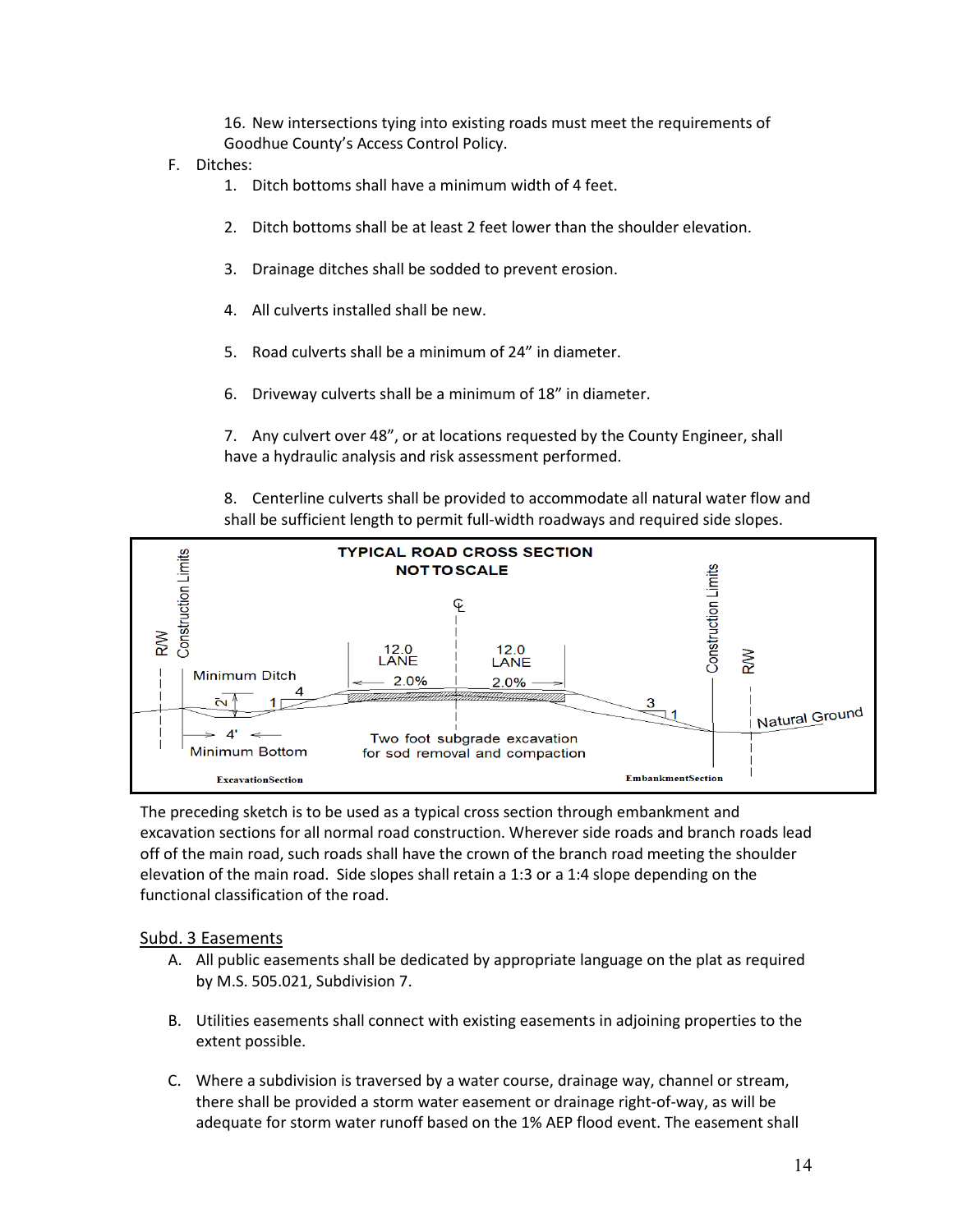include not only the stream channel, but also adjoining areas that have been subject to flooding in years of heavy runoff.

#### <span id="page-15-0"></span>Subd. 4 Blocks

Road lengths shall not exceed 1,200 feet between intersections.

#### <span id="page-15-1"></span>Subd. 5 Lots

- A. Corner lots for residential use shall have additional width to permit appropriate building setback from both roads as required by the Goodhue County Zoning Ordinance.
- B. Where possible, side lot lines shall be at right angles to straight lines or radial to curved road lines.
- C. Each lot shall have the minimum required frontage on a public or private road within the subdivision. Lots with frontage on two parallel roads shall be permitted only under unusual circumstances.
- D. The lot dimensions shall be such as to comply with the minimum lot areas specified in the Goodhue County Zoning Ordinance.
- E. Lots shall be graded so as to provide drainage away from building locations and septic drainage fields.
- F. All remnants of lots below minimum size left over after subdividing of a larger tract must be added to adjacent lots rather than allowed to remain as unusable parcels unless the owner can show plans for the future use of such remnants wherein they shall be platted as Outlots.
- G. Outlots shall be set aside solely for non-building purposes. No Goodhue County Land Use Permits shall be issued for structures on Outlots. Outlots may be eliminated through re-subdivision approved by the County.

#### <span id="page-15-2"></span>Subd. 6 Natural Features

- A. In the subdividing of any land, Goodhue County Zoning Ordinance regulations shall be adhered to and due regard shall be shown for all natural features, such as tree growth, wetlands, steep slopes, water courses, historic sites, or similar conditions, and plans adjusted to preserve those which will add attractiveness, safety and stability to the proposed development.
- B. In general, it is preferable to have trees, other than diseased or damaged trees, only to be cut or removed to accommodate building sites, driveways or utilities.

#### <span id="page-15-3"></span>Subd. 7 Erosion and Sediment Control

- A. Wetlands and other water bodies shall not be utilized as a primary source of hydrologic and/or sediment traps.
- B. Any proposed alteration, filling, or creating of wetlands shall comply with the Minnesota Wetland Conservation Act Rule 8420, which is administered locally by the Goodhue County Soil and Water Conservation District.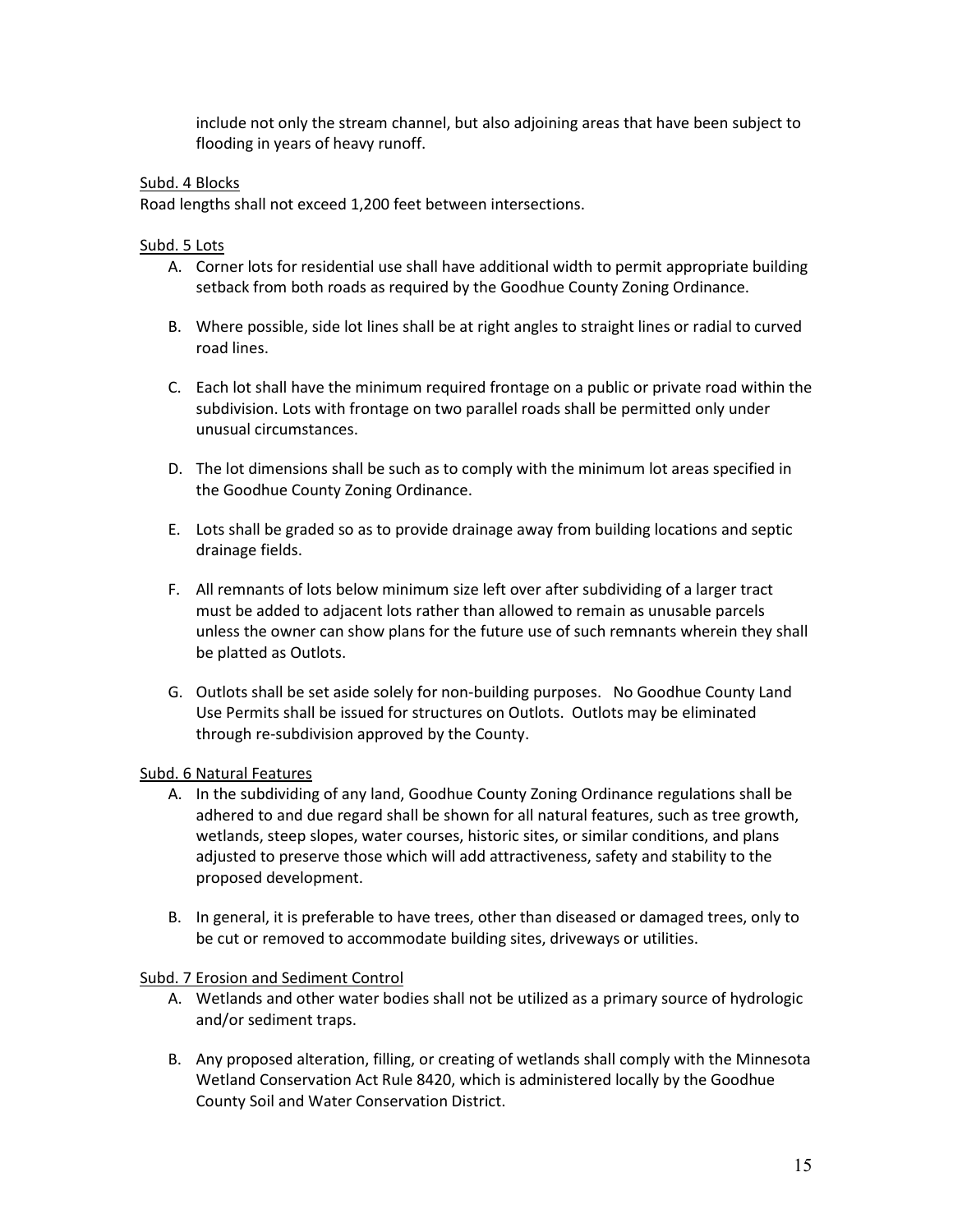- C. The proposed development shall not increase the runoff rate of storm water so as to cause an adverse effect upon adjacent lands. Hydraulics to verify post-development rates are at or less than pre-development rates shall be based on the 1% AEP flood event.
- D. Erosion protection measures shall make maximum use of natural in-place vegetation rather than the placing of new vegetation on-site as erosion control facilities. The use of approved natural erosion control devices shall be preferred to the maximum extent over the construction of artificial drainage devices including culverts, holding ponds and ditches.
- E. Topsoil removed from lots during construction shall be stockpiled for re-spreading over lots and shall not be sold or otherwise removed from the subdivision area unless the removal of excess topsoil is approved by the County.
- F. Topsoil shall be re-spread so as to provide at least 6 inches of cover originally existing on the site or a minimum of 4 inches of cover if the original cover was less. The site shall also be stabilized by seeding and/or sodding.
- G. Developments are subject to NPDES and SWPPP permit requirements.

#### <span id="page-16-0"></span>Subd. 8 Public Lands and Open Spaces

Subdivision activity can create a need for a full range of public facilities. The County Board may require a portion of the subdivided land to be set aside for open space, park, recreational, or common areas and facilities (MS 394.25, Subd.7). The County Board may accept a contribution to the County Park Fund in lieu of land designation within the subdivision.

#### <span id="page-16-1"></span>**SECTION 9. IMPROVEMENTS REQUIRED**

#### <span id="page-16-2"></span>Subd. 1 Improvements Listed and Described

Before the County Board approves a Final Plat, the Subdivider shall have agreed in the manner set forth below to install in conformity with construction plans approved by the County Engineer and in conformity with all applicable standards and ordinances, the following improvements on the site:

- A. All plat monuments shall be placed in the ground prior to recording of the plat with the County Recorder/Registrar of Deeds. Delayed staking of any plat monument will be prohibited.
- B. Where a connection with a community water system is possible, the public water shall be used. In other instances, safe and potable water shall be provided by a central distribution system serving the subdivision or by individual wells. In all cases, water shall be supplied in accordance to the Goodhue County Water Quality Ordinance specifications.
- C. All proposed sanitary sewer systems shall be required to connect to municipal lines when available. In other instances individual SSTS or a central system approved by Goodhue County Environmental Health will follow the standards as outlined in the Goodhue County Subsurface Sewage Treatment System Ordinance shall be used.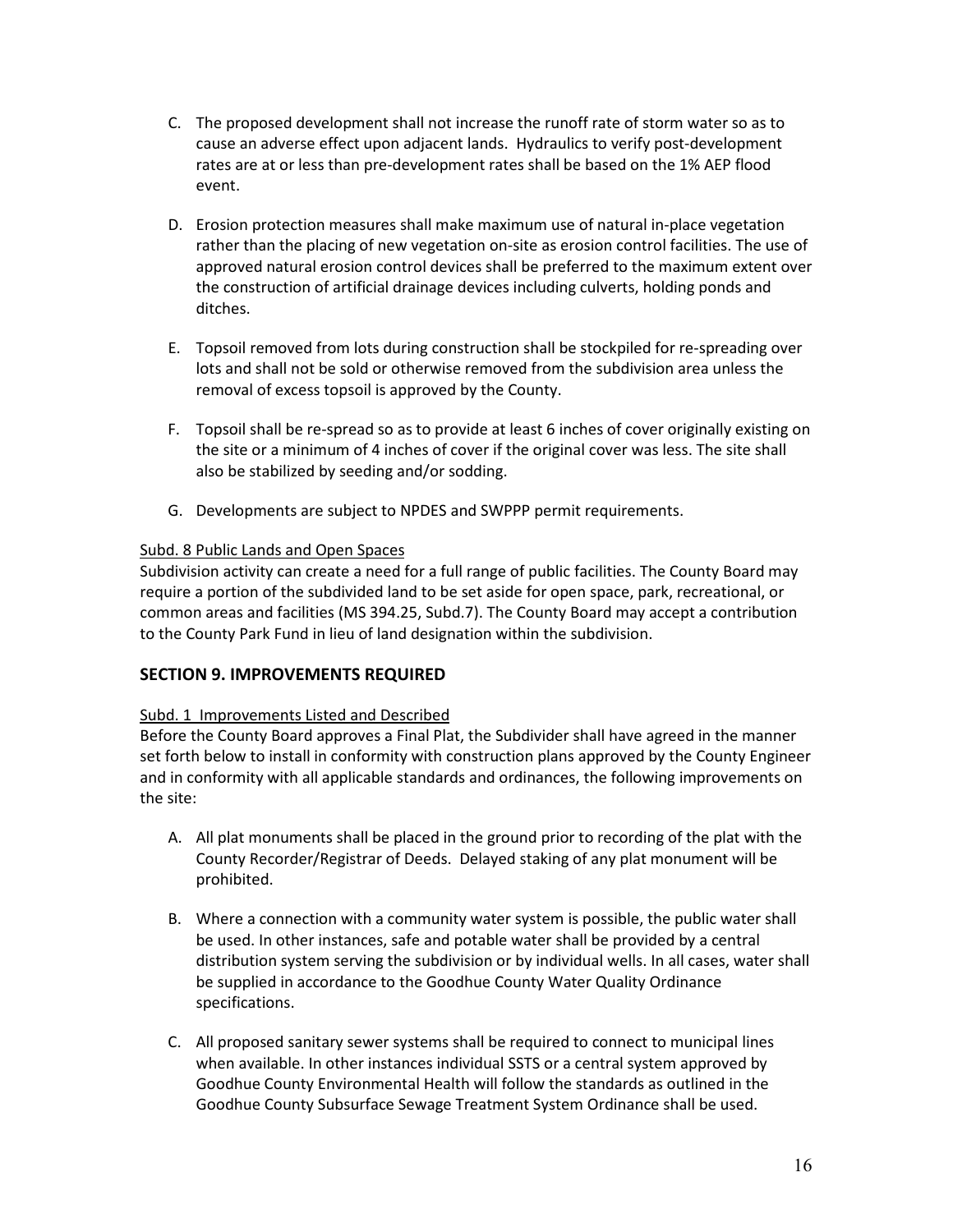- D. A system that will adequately take care of the surface water runoff within the subdivision shall be provided. Storm sewers and culverts shall be installed where necessary in conjunction with the grading of roads.
- E. Interim measures shall be required to ensure that drainage design functions adequately during phase developments.
- F. Each subdivision must function as independent projects, yet be flexible to integrate with surrounding needs.

#### <span id="page-17-0"></span>Subd. 2 Financial Agreement

Before a Final Plat which consists of ten or more lots is approved by the County Board, the Subdivider shall be required to submit a performance bond, cash escrow agreement, or irrevocable letter of credit, as approved by the County Board to assure the following:

- A. The Subdivider shall pay for the cost of all improvements required in the subdivision and the subdivision's share of the costs of any trunk facilities to be extended to the subdivisions with the exception of individual wells and individual sewage disposal systems.
- B. Guarantee completion of the required improvements within a 2 year period.
- C. Payment by Subdivider for all costs incurred by the County for review and inspection. This would include preparation and review of plans and specifications by technical assistants and costs incurred by the County Attorney, County Surveyor, and County Engineer as well as other costs of a similar nature. This payment would be in addition to the subdivision fee paid with the submission of the Preliminary Plat.
- D. The County may elect to install any of the required improvements under the terms of the financial agreement.
- E. The financial agreement shall be equal to one and one-quarter *(1.25)* times the estimated cost of the required improvements.
- F. If the required improvements are not complete within the 2 year period, all amounts held under the financial agreement will be turned over and delivered to the County and applied to the cost of the required improvements. Any balance remaining after such improvements have been made, shall be returned to the Subdivider.

#### <span id="page-17-1"></span>**SECTION 10. VARIANCES AND EXCEPTIONS**

The County Board may vary the requirements of this Ordinance so long as they are in harmony with the general purposes and intent of the official control in cases when there are practical difficulties as defined in Minnesota State Statutes Chapter 394. Any variance to Section 5 Subdivision 2 should be heard and acted upon by the Board of Adjustment, all other variances shall be heard and acted upon by the County Board.

#### <span id="page-17-2"></span>**SECTION 11. CERTIFICATION OF FINAL PLAT**

A. For approval by signature of county officials with the recording of the plat. 1) Taxes payable in the year\_\_\_\_\_\_\_ on the land herein described have been paid, there are no delinquent taxes entered this \_\_\_\_\_ day of \_\_\_\_\_\_\_\_\_, 20\_.

\_\_\_\_\_\_\_\_\_\_\_\_\_\_\_\_\_\_\_\_\_\_\_\_\_\_\_\_\_\_\_\_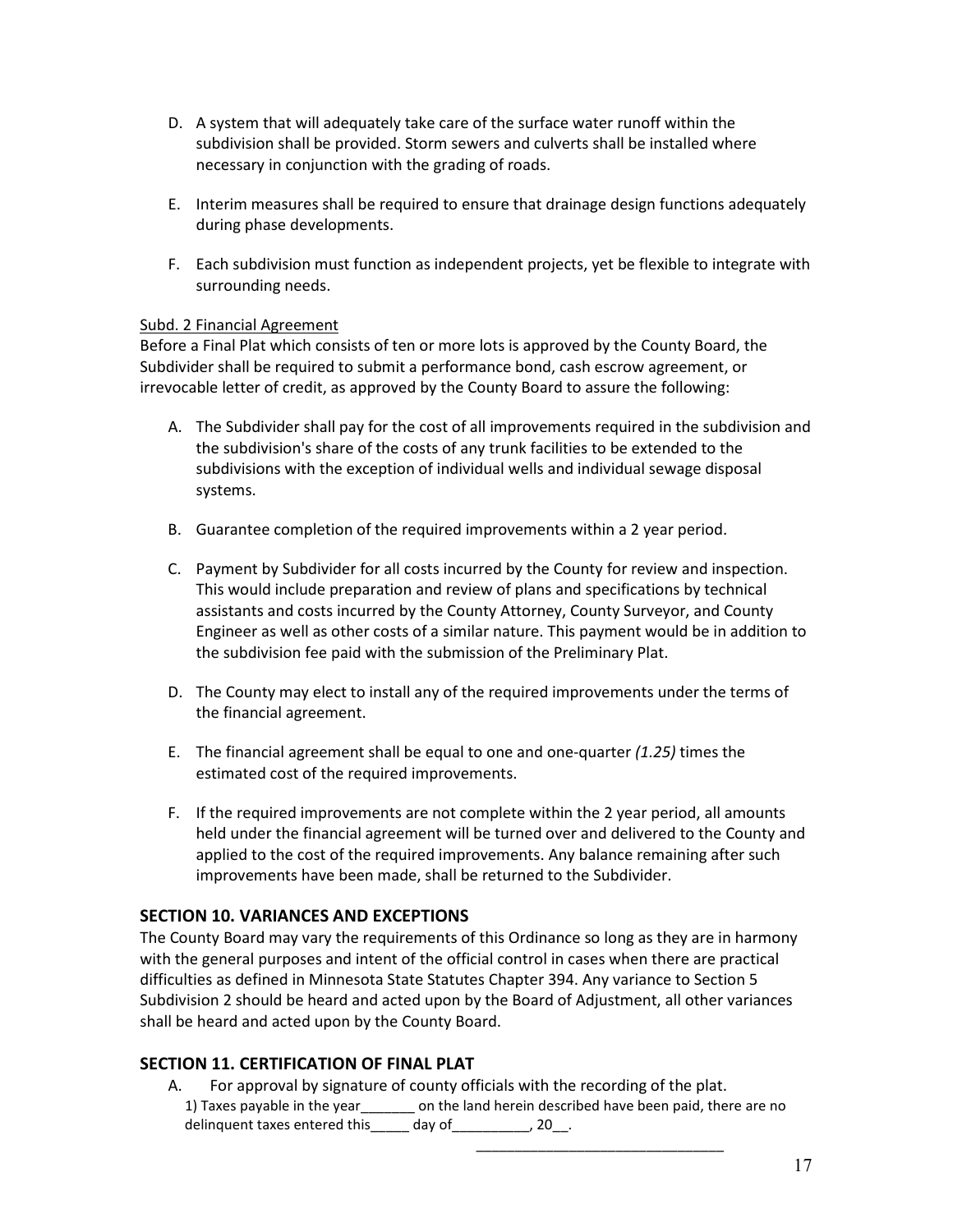Goodhue County Auditor/Treasurer By: \_\_\_\_\_\_\_\_\_\_\_\_\_\_\_\_\_\_\_\_\_Deputy

2) I hereby certify that the within instrument was filed in this office for record this \_\_\_\_\_\_day of Lat \_\_\_\_\_\_\_\_\_, 20 \_\_\_\_\_ at \_\_\_\_\_\_ o'clock \_\_m and was duly recorded as document number \_\_\_\_\_.

\_\_\_\_\_\_\_\_\_\_\_\_\_\_\_\_\_\_\_\_\_\_\_\_\_\_\_\_ Goodhue County Recorder 3) Approved by the County Board of Commissioners of Goodhue County, Minnesota, at their \_\_\_\_ day of\_\_\_\_\_\_\_\_\_\_, 20\_\_\_\_ County Board meeting.

Signed:

|                    | Attest:                       |
|--------------------|-------------------------------|
| Chair              | Administrator                 |
| 4) Approved by the | Township Board this<br>dav of |
|                    | Signed:                       |
|                    | Chairman, Township Board      |

#### 5) I hereby certify:

that I have surveyed or directly supervised the survey of the property described on this plat; that I prepared or directly supervised the preparation of this plat as *(name of plat in CAPITAL LETTERSexactly as it appears in the title);* that this plat is a correct representation of the boundary survey; that all mathematical data and labels are correctly designated on the plat; that all monuments depicted on the plat have been correctly set; that as of the date of this certificate, all water boundaries and wetlands, as defined in Minnesota Statutes 505.01, Subd. 3, are shown and labeled on the plat; and that all public ways are shown and labeled on the plat.

> \_\_\_\_\_\_\_\_\_\_\_\_\_\_\_\_\_\_\_\_\_\_\_\_\_\_ Land Surveyor Minnesota License No. \_\_\_\_\_\_\_

STATE OF MINNESOTA COUNTY OF\_\_\_\_\_\_\_\_\_\_\_\_\_\_\_\_\_

The foregoing instrument was acknowledged before me this \_\_\_\_ day of \_\_\_\_\_\_\_\_\_\_\_ 20\_\_\_\_, by \_\_\_\_\_\_\_\_\_\_\_\_\_\_\_\_\_\_\_ Land Surveyor.

 Notary Public \_\_\_\_\_\_\_\_\_\_\_\_\_\_\_\_ County, Minnesota My Commission Expires \_\_\_\_\_\_

> Pursuant to Chapter 389.09, laws of Minnesota, and Goodhue County Ordinance No.2-78, this plat has been approved this \_\_\_\_\_\_ day of \_\_\_\_\_\_\_\_\_\_\_\_\_, 20\_\_\_.

I hereby approve this plat as to form.

 $\overline{\phantom{a}}$  ,  $\overline{\phantom{a}}$  ,  $\overline{\phantom{a}}$  ,  $\overline{\phantom{a}}$  ,  $\overline{\phantom{a}}$  ,  $\overline{\phantom{a}}$  ,  $\overline{\phantom{a}}$  ,  $\overline{\phantom{a}}$  ,  $\overline{\phantom{a}}$  ,  $\overline{\phantom{a}}$  ,  $\overline{\phantom{a}}$  ,  $\overline{\phantom{a}}$  ,  $\overline{\phantom{a}}$  ,  $\overline{\phantom{a}}$  ,  $\overline{\phantom{a}}$  ,  $\overline{\phantom{a}}$ 

\_\_\_\_\_\_\_\_\_\_\_\_\_\_\_\_\_\_\_\_\_\_\_ Goodhue County Surveyor

\_\_\_\_\_\_\_\_\_\_\_\_\_\_\_\_\_\_\_\_\_\_\_\_ Attorney for Goodhue County